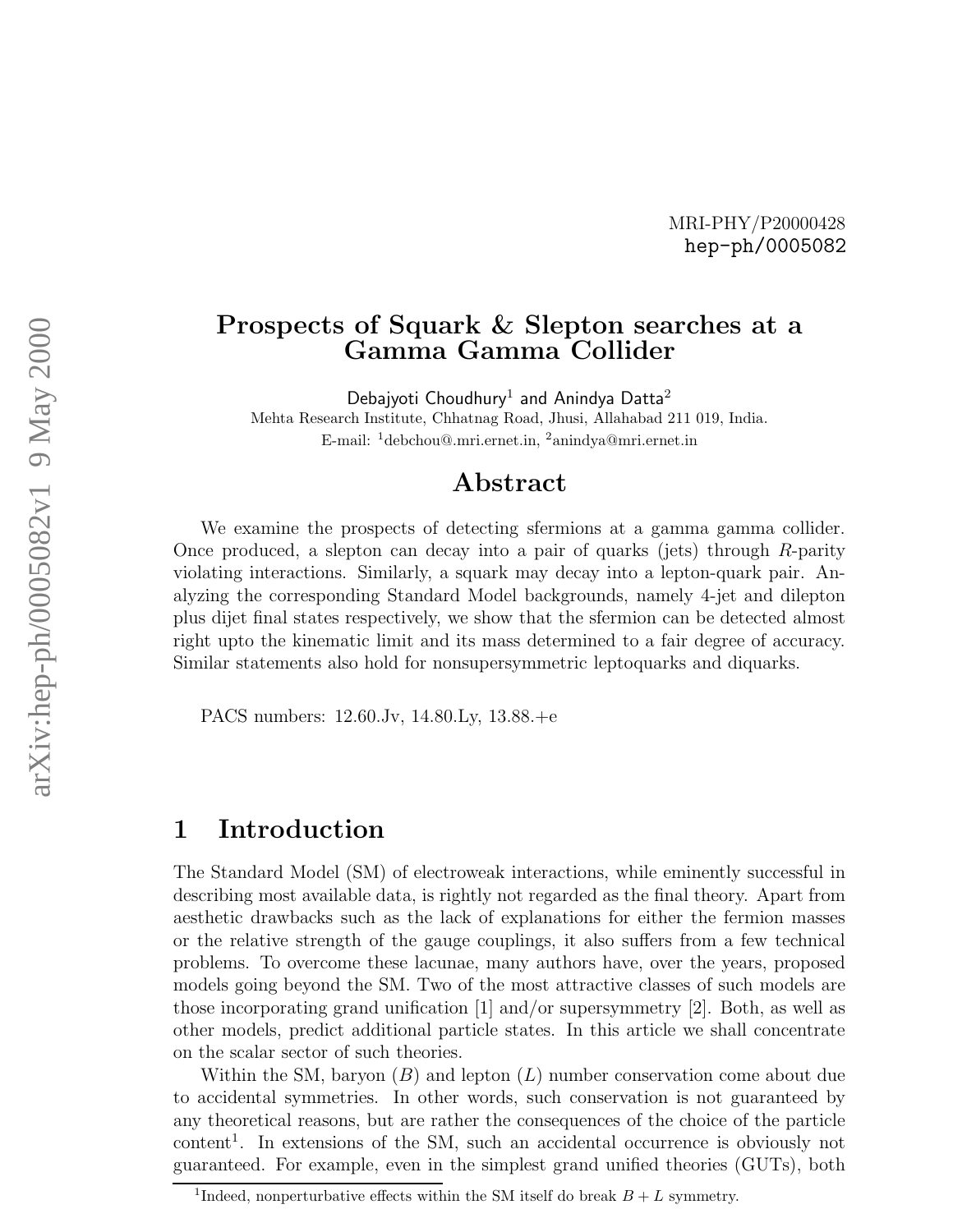the gauge and the scalar sector interactions violate each of  $B$  and  $L$ . The corresponding particles, namely the diquarks [3] and leptoquarks [4] have been studied in the literature to a considerable extent. Simultaneous breaking of both  $B$  and  $L$  symmetry can be disastrous though as that would lead to rapid proton decay. Within GUTs, gauge boson-mediated proton decay is naturally suppressed on account of their large mass; in the scalar sector, the particle content can be chosen such that there is no diquark-leptoquark mixing, at least as far as the light sector is concerned.

In the case of the Minimal Supersymmetric Standard Model (MSSM), on the other hand, we do not have the option of demanding the 'offending' fields (the supersymmetric partners of the SM fermions) to be superheavy. Ruling out the undesirable terms necessitates the introduction of a discrete symmetry,  $R \equiv (-1)^{3(B-L)+2S}$  (with S denoting the spin of the field) [5]. Apart from ruling out both  $B$  and  $L$  violating terms in the superpotential, this symmetry has the additional consequence of rendering the lightest supersymmetric partner absolutely stable. However, such a symmetry is ad hoc. Hence, it is of interest to consider possible violations of this symmetry especially since it has rather important experimental consequences, not the least of which concerns the detection of the supersymmetric partners.

As we shall see later, there are certain similarities between  $\hat{R}$  interactions on the one hand and leptoquarks and/or diquarks on the other. An example of this is afforded by the explanations [6] of the anomalous large- $Q^2$  data reported by the HERA collaborations. However, the  $R$ -MSSM, being a richer (low-energy) theory, offers a larger set of possibilities, both in the context of the Hera events as well as other anomalies like the ones observed at  $KARMEN[7]$  or at  $KAMIOKANDE[8]$ . Hence, in our discussions, we shall concentrate primarily on the supersymmetric case, and point out, as special cases, the corresponding results for theories with leptoquarks or diquarks.

It is only natural that such particles would be looked for in existing colliders. Indeed, the best lower bounds on the masses of such particles have been obtained from analyses Tevatron data. Pair production of leptoquarks (or equivalently squarks decaying through an L violating interaction) leads to a final state comprising a dilepton pair alongwith jets [9]. More interestingly, in the supersymmetric case, gluino production cross-section is larger and, in addition, can lead to like-sign dileptons, thereby making the signal stand out even more [10]. However, all such analyses, of necessity, make certain assumptions that are not necessarily true. Similar is the case of searches at HERA which depend on the size of the  $L$ -violating coupling [11]. To minimize the dependence on such assumptions, it is thus necessary to consider further experiments.

In this article we investigate the production of such scalars (supersymmetric or otherwise) at a photon collider. The lepton (or baryon) number violating decays may result in a significant excess in dijet plus dilepton or 4-jet final states. An analysis of such data would allow us not only to detect such particles but also to measure their masses and, to an extent, the branching fractions. The plan of the rest of the article is as follows. In the next section we discuss briefly the photon photon collider and the production cross-section of these scalar fermions at a such a collider. In section 3, we focus on the  $\hat{R}$  violating couplings and the decays of the squarks and the sleptons. Section 4 will be devoted to comparing the signals and the possible SM backgrounds.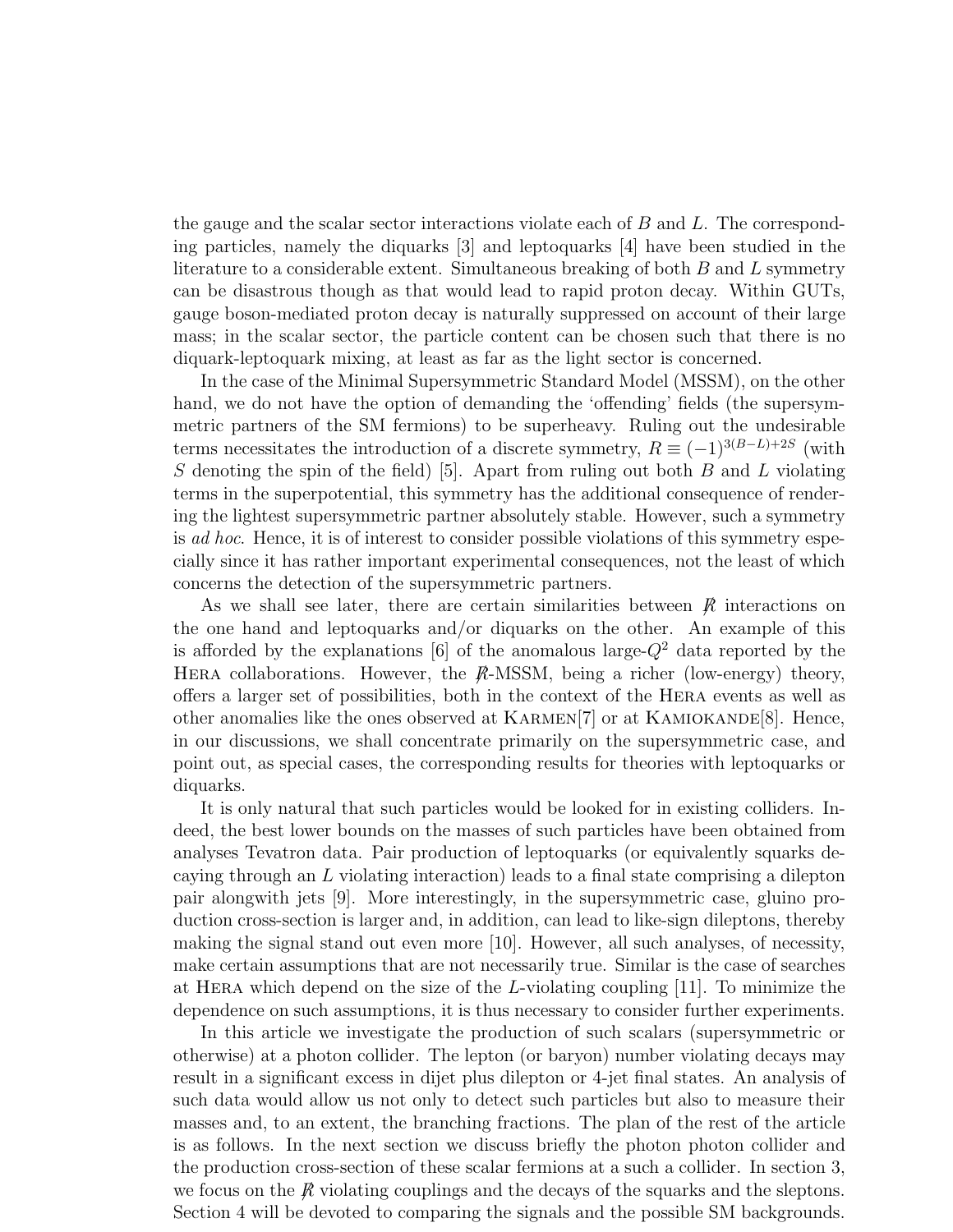We will explore the discovery/ exclusion limits on the SUSY parameter space using our signal and background analysis in section 5. Finally, we summarise in section 6.

### 2 Pair-production of Scalars at a Photon Collider

To the leading order in perturbation theory, the cross-section for charged particle pair-production at a gamma gamma collider is completely model independent This is quite unlike the case for the  $e^+e^-$  machine where the coupling of the scalar to the Z as well as its Yukawa couplings have a bearing on the answer. Thus, model dependence appears only in the decay channels, and hence is easier to analyse. Let us consider, first, the case of monochromatic photon beams. If the center-of-mass energy be  $\sqrt{s}$ , and the product of the photon helicities (circular polarization)<sup>2</sup> be  $P_{\gamma\gamma}$ , the pair-production cross-section for a scalar of charge  $Q$  and mass  $m$  is given by

$$
\frac{\mathrm{d}\sigma}{\mathrm{d}\Omega} = \frac{Q^4 N_c \alpha^2}{s} \beta \left[ \left( 1 + P_{\gamma\gamma} \right) \left\{ \frac{1}{2} - \frac{\beta^2 \sin^2 \theta}{1 - \beta^2 \cos^2 \theta} \right\} + \frac{\beta^4 \sin^4 \theta}{(1 - \beta^2 \cos^2 \theta)^2} \right]. \tag{1}
$$

In eq.(1),  $\beta \equiv (1 - 4m^2/\hat{s})$  is the velocity of the scalars in the center of mass frame and  $\theta$  the corresponding scattering angle. The colour factor  $N_c = 1(3)$  for sleptons (squarks). The unpolarised cross-section can easily be obtained from the above expression by setting  $P_{\gamma\gamma} = 0$ . One can check easily that, for small scalar masses, the dominant mode is the  $P_{\gamma\gamma} = -1$  mode. On the other hand, the  $P_{\gamma\gamma} = 1$  mode dominates for scalar masses near the kinematic limit [13].

In reality though, high energy monochromatic photon beams are extremely unlikely. In fact, the only known way to obtain very high energy photon beams is to induce laser back-scattering off an energetic  $e^{\pm}$  beam [14]. The reflected photon beam carries off only a fraction  $(y)$  of the  $e^{\pm}$  energy with

$$
y_{\max} = \frac{z}{1+z}
$$
  

$$
z = \frac{4E_eE_L}{m_e^2}\cos^2\frac{\theta_{eL}}{2}
$$
 (2)

where  $E_{e(L)}$  are the energies of the incident  $e^{\pm}$  beam and the laser respectively and  $\theta_{eL}$ is the incidence angle. One can, in principle, increase the photon energy by increasing the energy of the laser beam. However, increasing  $E_L$  also enhances the probability of electron positron pair creation through laser and scattered-photon interactions, and consequently results in beam degradation. An optimal choice of z taking care of this is  $z = 2(1 + \sqrt{2})$ , and this is the value that we adopt in our analysis.

The cross-sections for a realistic photon-photon collider can then be obtained by convoluting the fixed-energy cross-sections of  $eq.(1)$  with the appropriate photon spectrum. For circularly polarized lasers scattering off polarised electron beams, the

<sup>&</sup>lt;sup>2</sup>We do not consider here the possibility of linear polarization. The most general expression can be found in Ref. [13].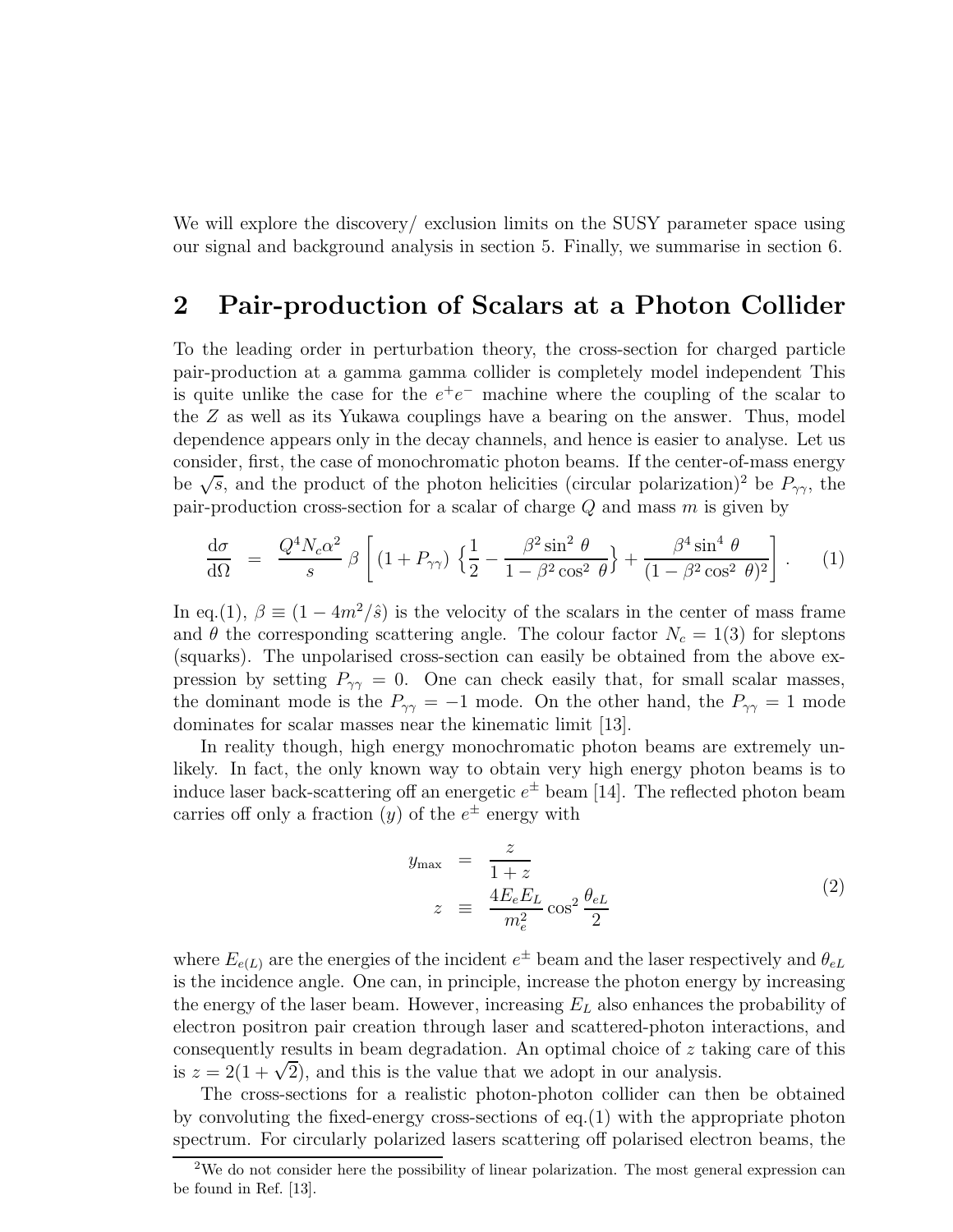number-density  $n(y)$  and average helicity  $\xi(y)$  for the scattered photons are given by [14]

$$
\frac{dn}{dy} = \frac{2\pi\alpha^2}{m_e^2 z \sigma_C} C(y)
$$
\n
$$
\xi(y) = \frac{1}{C(y)} \Big[ P_e \Big\{ \frac{y}{1-y} + y(2r-1)^2 \Big\} - P_l(2r-1) \Big( 1 - y + \frac{1}{1-y} \Big) \Big] \tag{3}
$$
\n
$$
C(y) \equiv \frac{y}{1-y} + (1-y) - 4r(1-r) - 2P_e P_l rz(2r-1)(2-y)
$$

where  $r \equiv y/z/(1-y)$  and  $\sigma_C$  is the total Compton cross-section. In the study of polarized beams, one fact needs to be borne in mind. While full (100%) polarisation is possible for a laser, it is unlikely to be realized for electrons. In the rest of this article we shall consider the electron polarization, wherever applicable, to be 90%.

In Fig.1, we present the total cross-section for slepton pair production at a photon collider wherein the parent  $e^+e^-$  (or  $e^-e^-$ ) collider operates at a center of mass energy of 1 TeV. We present the results for three combinations of incident laser and electron polarizations  $(L_1e_1L_2e_2)$ . For the entire mass range, at least one of the two polarised  $(++++)$  and  $+--)$  cross-sections wins over the unpolarised case. When scalar masses are less than 230 GeV, cross-section for all three cases are comparable with  $\sigma_{+++} > \sigma_{\text{unp}} > \sigma_{+---}$ . But for scalar masses above 230 GeV this hierarchy is just the opposite. In this region,  $\sigma_{+-+}$  falls off more slowly than the other two. Depending on  $m_{\tilde{f}}$ ,  $\sigma_{+-++}$  can be 5–8 times larger than  $\sigma_{\rm unp}$  in this mass range.



Figure 1: Cross-section for slepton production at a  $\gamma\gamma$  collider

# 3 R-parity Violating Decays of the Sfermions.

In this section we present a very brief overview of the phenomenology of R-parity violation within the MSSM with particular emphasis on the additional decay channels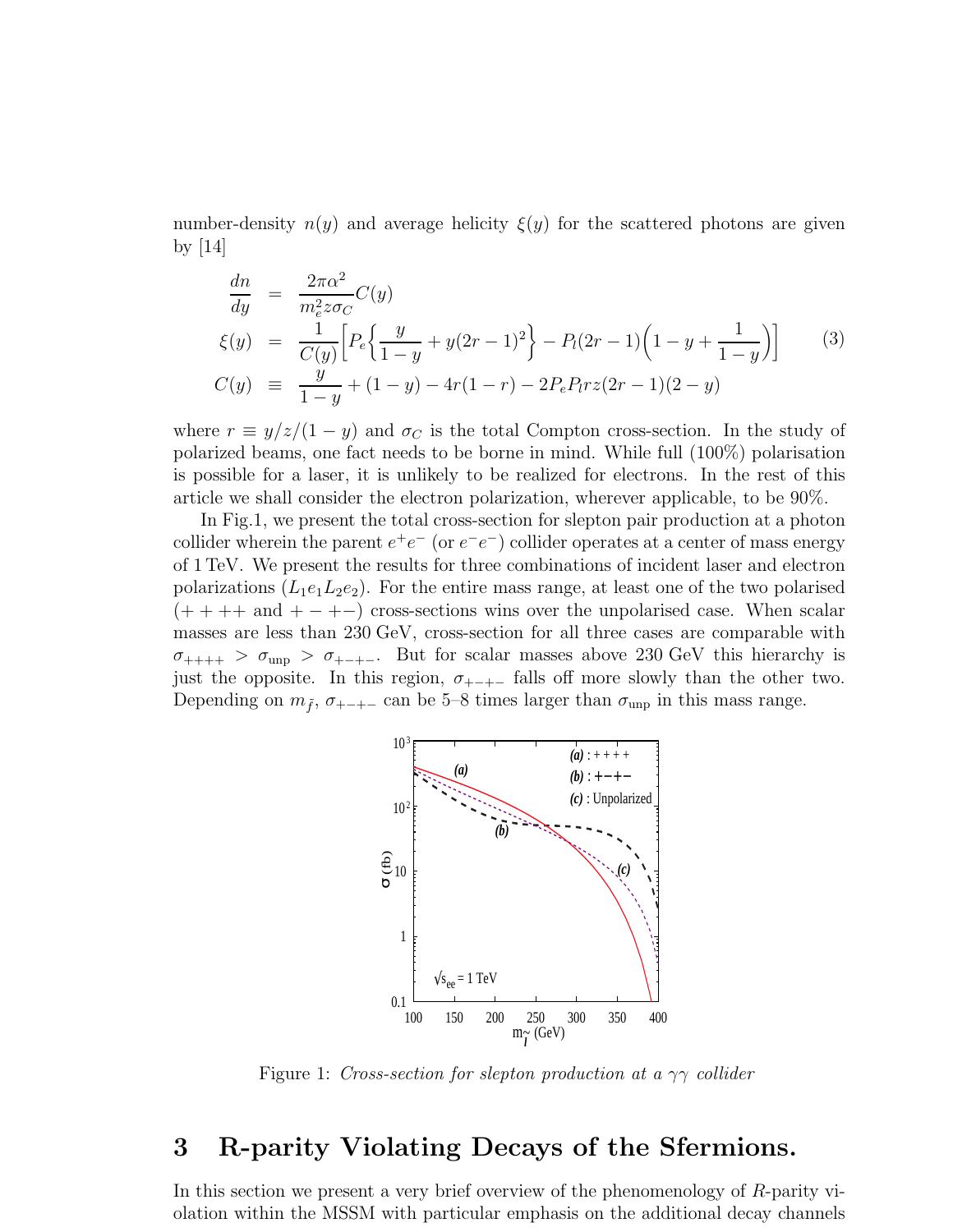available to the sfermions. As has been noted in the literature, unless a discrete symmetry is introduced explicitly, the superpotential, in addition to the normal Yukawa terms, can also contain the following terms:

$$
\mathcal{W}_{R} = \mu_i L_i H_2 + \lambda_{ijk} L_L^i L_L^j \bar{E}_R^k + \lambda'_{ijk} L_L^i Q_L^j \bar{D}_R^k + \lambda''_{ijk} \bar{U}_R^i \bar{D}_R^j \bar{D}_R^k.
$$
 (4)

In the above, while  $L<sub>L</sub><sup>i</sup>$  and  $Q<sub>L</sub><sup>i</sup>$  denote the left-handed lepton and quark doublet superfields respectively,  $E_R^i$ ,  $U_R^i$  and  $D_R^i$  denote the corresponding right-handed superfields. The couplings  $\lambda_{ijk}$  are antisymmetric under the exchange of the first two indices, while  $\lambda''_{ijk}$  are antisymmetric under the exchange of the last two. Since the 36 couplings  $\lambda_{ijk}$  and  $\lambda'_{ijk}$  violate lepton-number while the other 9  $(\lambda''_{ijk})$  violate baryon number, simultaneous existence of both the sets of operators would lead to a rapid proton decay and is hence strongly disfavoured. We will thus consider either L violating or B violating couplings. Furthermore, even within one such subset, non-zero values of more than one coupling could lead to large flavour-changing neutral current amplitudes [12]. We will thus restrict ourselves to cases where only one such coupling is dominant<sup>3</sup>.

Examining the individual couplings *vis a vis* direct  $\beta$  decays of sfermions, we easily notice:

- the couplings  $\lambda_{ijk}$  connect either a charged slepton to a lepton-neutrino pair or a sneutrino to two charged leptons. While sneutrino pair production is irrelevant in the context of photon colliders, charged sleptons will lead to a final state with a lepton pair and missing energy-momentum, a state with a large SM background emanating from W-pair production;
- the couplings  $\lambda'_{ijk}$  lead to both squark-quark-lepton and slepton-quark-quark vertices. While the first resembles a leptoquark vertex, the second (apart from colour factors) mimics a diquark vertex (although there is no violation of baryon number);
- the couplings  $\lambda''_{ijk}$  lead to squark-quark-quark vertices, and again mimic diquarks as far as direct  $\beta$  decays are concerned.

Thus direct decays through  $\lambda_{ijk}$  are of no concern to us. Since we shall not address the question of cascading decays in this article, we do not consider such couplings any further. Similarly, as far as direct decays are concerned, the phenomenology of  $\lambda''_{ijk}$  is very similar to that of slepton pair production and subsequent decay through some  $\lambda'_{ijk}$ . Hence it suffices to consider the case of a single non-zero  $\lambda'_{ijk}$ . Analogous results for  $\lambda''_{ijk}$  can easily be deduced from those that we present.

Expressed in terms of the component fields, the relevant part of the Lagrangian reads

$$
\mathcal{L}_{\lambda'} = \lambda'_{ijk} \left[ \tilde{\nu}_L^i \bar{d}_R^k d_L^j + \tilde{d}_L^j \bar{d}_R^k \nu_L^i + (\tilde{d}_R^k)^* (\bar{\nu}_L^i)^c d_L^j - \tilde{e}_L^i \bar{d}_R^k u_L^j - \tilde{u}_L^j \bar{d}_R^k e_L^i - (\tilde{d}_R^k)^* (\bar{e}_L^i)^c u_L^j \right] + h.c
$$
\n(5)

<sup>&</sup>lt;sup>3</sup>This assumption, of course, prevents us from considering certain spectacular collider signatures.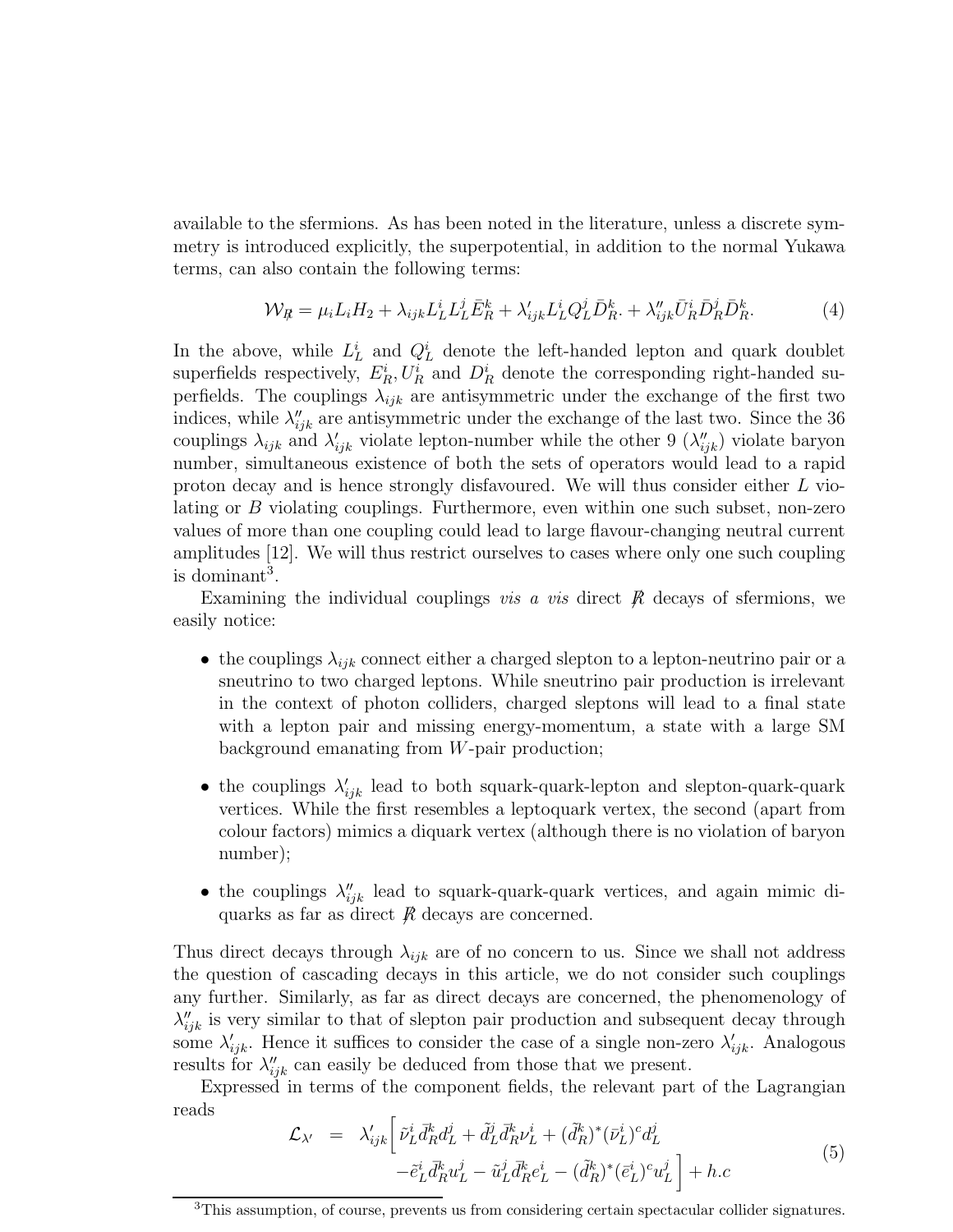Bounds on these couplings can be obtained from various low-energy observables [15]. These include, for example, meson decay widths [16], neutrino masses [17], rates for neutrinoless double beta decay [18] *etc.* The bounds generally scale with the sfermion mass, and for  $m_{\tilde{f}} = 100 \text{ GeV}$  range from ~ 0.02 to 0.8.



Figure 2: Contours for constant R- decay branching ratios. (a) slepton with  $\mu =$  $-500 \text{ GeV}$ , (b) slepton with  $\mu = -200 \text{ GeV}$ , (c) squark with  $\mu = -500 \text{ GeV}$  and (d) squark with  $\mu = -200 \text{ GeV}$ . In each case,  $\lambda' = 0.02$ ,  $\tan \beta = 5$ . For squark decays, we have assumed the gluino mass to be 300 GeV.

In presence of such a  $\cancel{R}$  term, a sfermion can decay into two SM fermions. This mode then competes with the R-conserving ones namely  $\tilde{f} \to f + \chi_i^0$ ,  $f' + \chi_i^{\pm}$  $\frac{1}{i}$ . The partial decay widths for the latter are of course determined by the masses of the neutralinos (charginos) and their couplings to the sfermion. These quantities, in turn, are determined by the gaugino mass parameters  $M_i$ , the higgsino mass  $\mu$  and the ratio of the two higgs vacuum expectation values  $\tan \beta$ . However, if decays into the top quark are not allowed, the dependence on the last two parameters is negligible. Furthermore, if we assume gaugino mass unification, as happens in GUTs or supergravity inspired scenarios, only one of the parameters  $M_i$  is independent. In Fig.2, we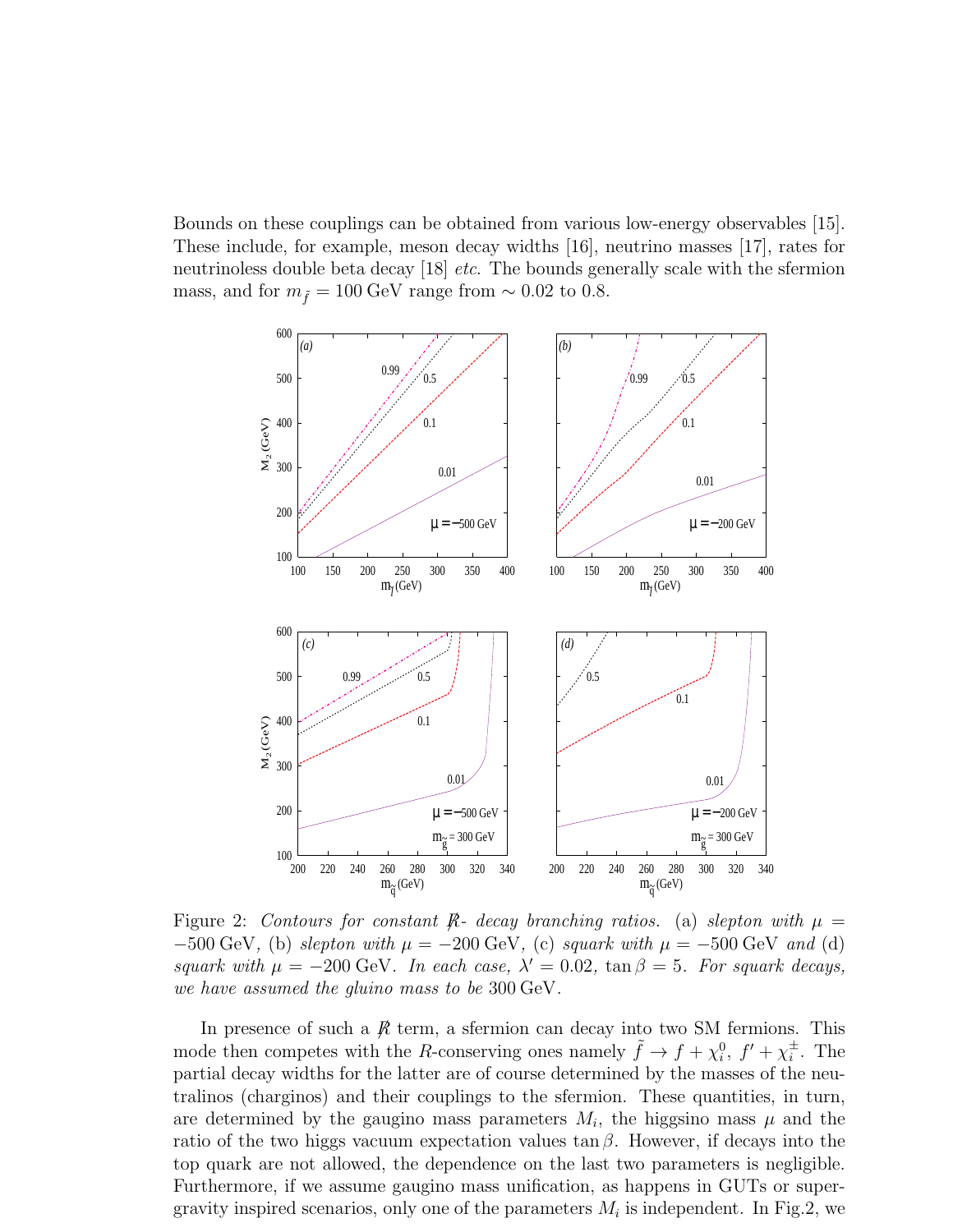plot the contours of constant  $\mathbb{R}$ -branching ratios for sleptons and up-type squarks in  $M_2-m_{\tilde{f}}$  plane. The particular value of  $\lambda'_{ijk}$  chosen here satisfies the strongest (barring the case of  $\lambda'_{111}$  of the low energy constraints for  $m_{\tilde{f}} \gtrsim 100 \text{ GeV}$ . To reduce the number of parameters, we assume the GUT relation between the  $U(1)$  and  $SU(2)$ gaugino masses but retain the gluino mass as a free parameter. The lower limit on the squark mass has been chosen so as to be consistent<sup>4</sup> with the bounds quoted by the CDF collaboration [9].

Let us concentrate first on Fig.  $2a$ , where we consider the case of a slepton and  $\mu = -500 \,\text{GeV}$ . The higgsino mass being large, two of the neutralinos (as well as one chargino state) are irrelevant over the entire range of parameter space displayed. The slepton may only decay into the two lighter neutralinos (mainly gauginos) and the lighter chargino. The straight lines thus reflect contours of equal kinematic suppression in the decay widths. The curves change somewhat for a smaller value of  $\mu$  (see Fig.2b) since now the neutralino (chargino) sector mixings ensure that more decay channels are available to the slepton (especially if it is on the heavier side).

For smaller masses, the contours for the squarks (Figs. 2c, d) are qualitatively similar. The main difference arises on account of the gluino, which we assume, for the purpose of the graph, to be significantly lighter than that stipulated by gaugino mass unification. Since the decay into gluino proceeds through strong interactions, it dominates almost immediately on crossing the kinematic threshold. It must be pointed out though that, for the stop, this decay (or, for that matter, the decays into neutralinos) almost never reaches the kinematic threshold in the parameter range of interest.

# 4 Signals and Backgrounds

We are now in a position to discuss the signals that we are interested in and the backgrounds thereof. As already discussed, we focus on the direct  $R$ -decays of the sfermions. Thus, the sleptons decay into two quarks each, while for the squarks we concentrate on  $l(e, \mu) + jet$ . Thus, the pair produced charged scalars will give rise to  $l^+l^-$  plus 2 jet or 4 jet in the final state.

The obvious background consists of the SM process  $\gamma\gamma \rightarrow 4$  fermions. This has contributions from both 'resonant' (such as  $W^+W^-$  production) and nonresonant diagrams. Another potential source is heavy quark  $(b, c)$  production followed by decays of these quarks. However, in general such decay products are soft and such backgrounds can be eliminated by imposing simple kinematical cuts. Also to be considered are the contributions from both single– and double–resolved processes. These turn out to be negligible though. The large number of diagrams contributing to the background are calculated using the helicity amplitude package MADGRAPH [19]. To estimate the number of events and their distribution(s), we use a parton-level Monte-Carlo event generator.

<sup>&</sup>lt;sup>4</sup>In actuality, their bound is somewhat larger than 200 GeV, but has been obtained for a special case.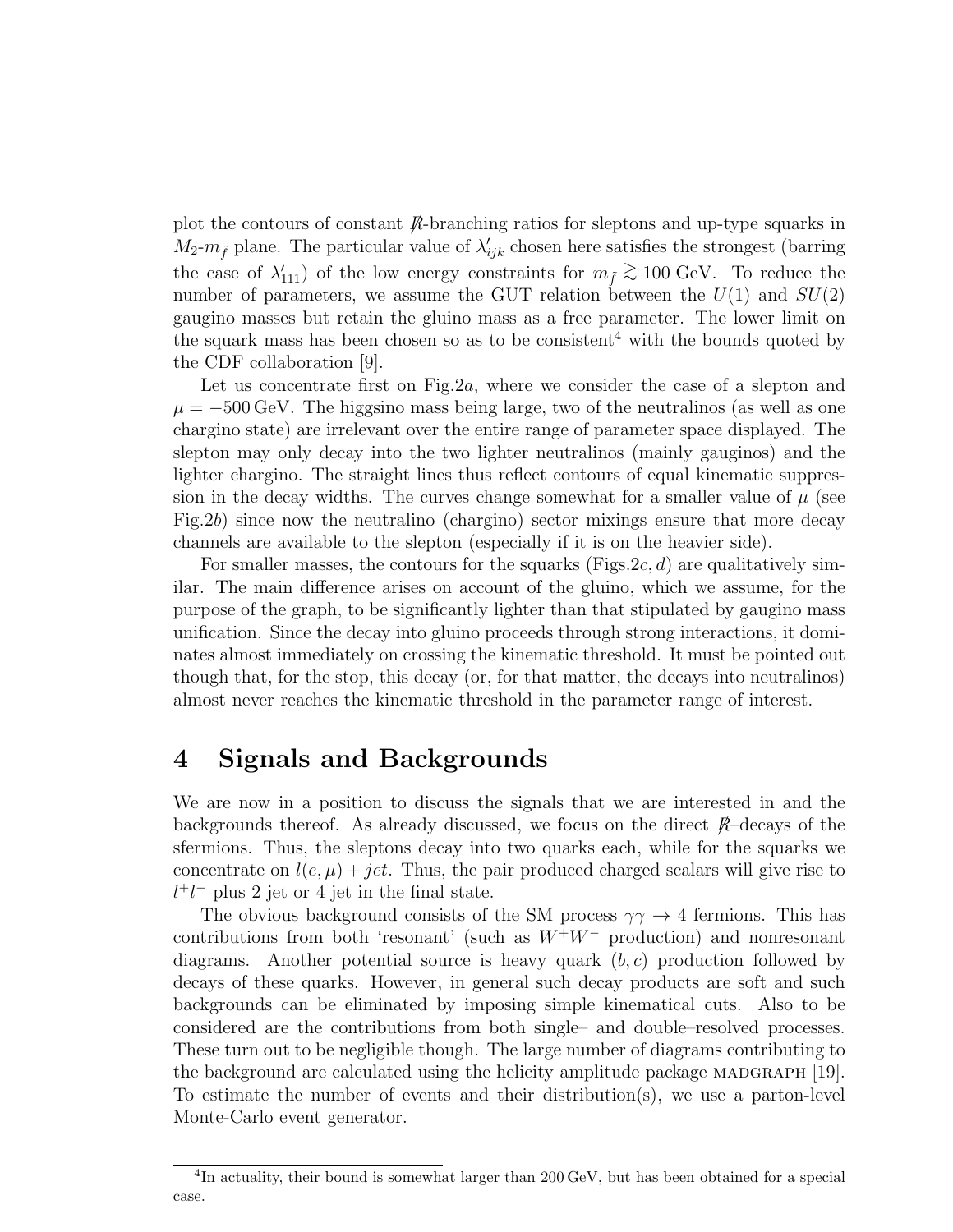#### 4.1 Squark Production

We begin with the squarks as the analysis is simpler. To be specific, we consider only the up-type  $(Q = 2/3)$  squarks as the production cross-section is 16 times than that for the down-type squarks. The only direct  $\hat{R}$  decay channel is therefore into a charged lepton and a down-type quark with the resultant final state consisting of two hard jets alongwith two hard leptons.

For given quark and lepton flavours, there are *forty* SM diagrams contributing to the the process  $\gamma \gamma \to \ell^+ \ell^- q \bar{q}$ . These can be divided into three topological classes:

- 12 of the type  $\gamma\gamma \to \ell^+\ell^-\gamma^*(Z^*)$  with the off-shell boson emanating from any of the three lepton lines and subsequently going into the quark pair;
- 12 of the type  $\gamma\gamma \to q\bar{q}\gamma^*(Z^*);$
- 16 diagrams with a 't-channel'  $\gamma(Z)$  exchange (nonresonant topology).

Clearly, for small angle scatterings, each of these diagrams can lead to a large contribution. To eliminate these, we require that both jets and leptons should be relatively central:

$$
|\eta_{j,\ell}| < 2.5 \tag{6}
$$

This also ensures that these would be well within the detector. Clearly, the loss in signal would be marginal as the final state there arises from decay of two scalar particles, with even the production cross-section not being strongly peaked. We also must ensure that the jets and the leptons are separated well enough to be detectable as individual entities. To this end, we adapt the well-known cone algorithm for jet separation to a parton-level analysis. Defining  $\Delta R_{ab} \equiv \sqrt{(\Delta \eta_{ab})^2 + (\Delta \phi_{ab})^2}$  where  $\Delta \eta$  is the difference of the rapidities of the two particles and  $\Delta \phi$  is their azimuthal separation, we demand that

$$
\Delta R_{jj} \ge 0.7 \ , \qquad \Delta R_{jl} > 0.5 \ , \qquad \Delta R_{ll} > 0.2 \ . \tag{7}
$$

Detectability also requires that these particles (jets) must have a minimum momentum. Over and above this, it should be noted that the signal events would typically be characterized by all the four particles having relatively large transverse momenta  $(p_T)$ . On the other hand, the SM background has a large component wherein at least one fermion pair has relatively small  $p_T$ . A cut on the particle momenta is thus called for. We find that rather than imposing the same requirement on all the particles, it is better to order them (leptons and jets individually) according to their  $p_T$ . However, in doing this, one must take into account the detector resolution effects. We incorporate this into our analysis by means of a rather conservative smearing of energies<sup>5</sup>  $[20]$ :

$$
\frac{\delta E_j}{E_j} = \frac{0.4}{\sqrt{E_j/1 \text{ GeV}}} + 0.02 \qquad \text{for jets },
$$
\n
$$
\frac{\delta E_\ell}{E_\ell} = \frac{0.15}{\sqrt{E_\ell/1 \text{ GeV}}} + 0.01 \qquad \text{for leptons }.
$$
\n(8)

<sup>5</sup>The expected angular resolutions are too fine to be of any concern to us.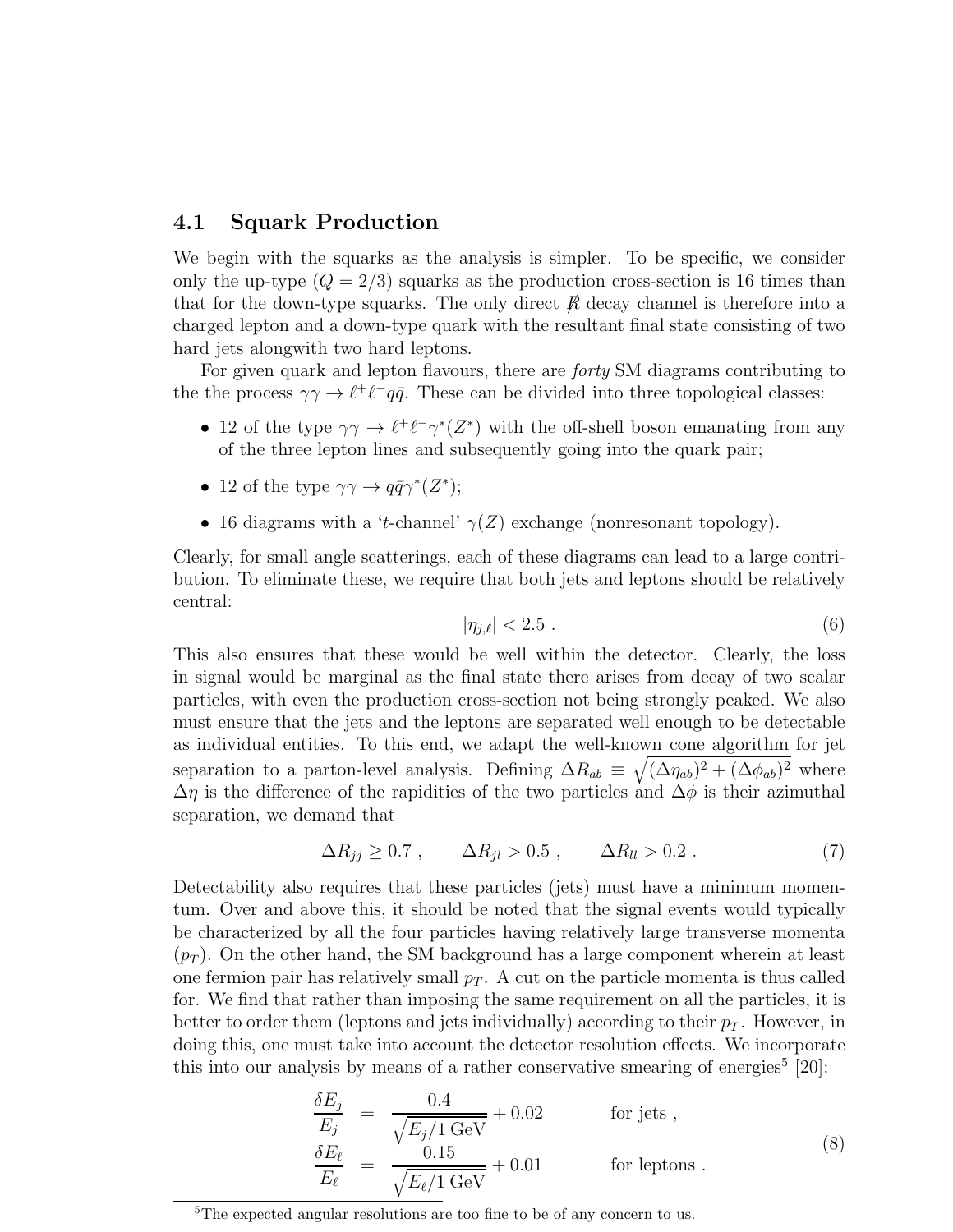We then demand that

$$
p_T^{j1}, p_T^{\ell 1} > 25 \,\text{GeV}, \quad p_T^{j2}, p_T^{\ell 2} > 20 \,\text{GeV},\tag{9}
$$

where  $i<sup>1</sup>$  denotes the jet with larger transverse momentum *etc.*. Alongwith the separability requirement (eq.7), this also serves to eliminate the bulk of contributions from the  $\gamma\gamma \to \ell^+ \ell^- \gamma^*$  and  $\gamma\gamma \to q\bar{q}\gamma^*$  diagrams.

As we have discussed before, the background also contains diagrams of the form  $\gamma\gamma \to f\bar{f}Z^*$  with the Z going into the other pair of fermions. Eliminating these necessitates that we discard events where either the lepton-lepton or the jet-jet invariant mass is close to  $m_Z$ :

$$
m_{\ell\ell}, m_{jj} \notin [80 \,\text{GeV}, 100 \,\text{GeV}] \ . \tag{10}
$$

Imposing the above set of cuts, we can then calculate both the signal and background. For the latter, we need to sum over all possible light quarks<sup>6</sup>. Doing this, we obtain, for unpolarized beams and  $\sqrt{s_{ee}} = 1 \text{ TeV}$ , an integrated cross-section of  $\sigma_{Bkgd} = 2.32 \text{ fb}$ . To further improve the signal-to-noise ratio, we can use a particular feature of the signal event topology. In the limit of infinite momentum resolution, we can, for each of these events, find one particular lepton–jet pairing such that the corresponding invariant masses are exactly the same. Provided such a pairing is unambiguous, this invariant mass is then the mass of the squark. Clearly, the background events would not show the same characteristics, and this can be used to our advantage. We then retain only those events for which

$$
\left| M_{\ell j}^{(1)} - M_{\ell j}^{(2)} \right| \le 10 \text{ GeV} \tag{11}
$$

for at least one such pairing. The corresponding average mass is then treated as our determination of  $m_{\tilde{q}}$ . With this additional restriction, the background cross-section drops to  $\sigma_{Bkgd} = 0.14$  fb. It might be argued, and rightly too, that a  $m_{\tilde{q}}$  independent criterion as in eq.  $(11)$  is not the most efficient one. Indeed, with the fractional energy resolution growing with the jet/lepton energies, we would do better by optimizing this cut for each squark value that we might be interested in. However, we omit to do so in order to keep the analysis a simple one.

With the above set of kinematical cuts, we have been able to reduce the background to insignificant levels. It remains to be seen how much of the signal is retained and whether mass reconstruction is possible. We tackle the questions in the reverse order. The impediments to mass reconstruction come from two sources. The first is of course the effect of the resolution smearing. A second source of ambiguity is the possibility that both set of reconstructions could satisfy eq.(11). In such a case, we retain the pairing with the *larger* average  $(M_{av})$  of the reconstructed masses. As is easily ascertained from Fig.3a, the mass reconstruction works quite well for relatively smaller values of  $m_{\tilde{q}}$ . For heavier squarks though, the peaks are not as sharp. This feature is easy to understand. As  $m_{\tilde{q}}$  increases, the squarks are produced with smaller and smaller average momentum. Close to the kinematic threshold, the mass

 $6$ We do not consider here the special case that the squark decays into a lepton and b-quark thus making it possible for us to tag the corresponding jet.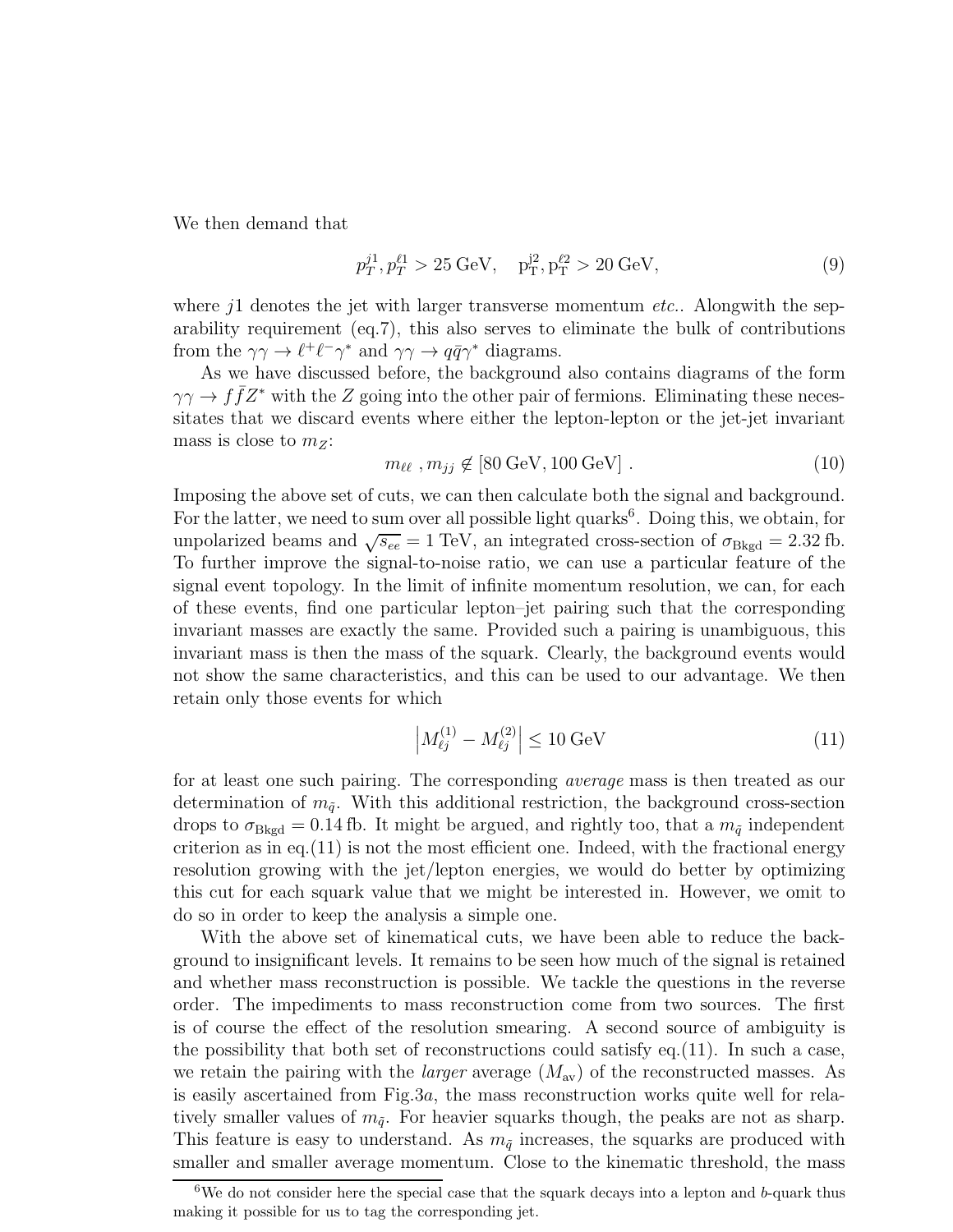

Figure 3: (a) Mass reconstruction from the dilepton  $+$  dijet final mode at a photonphoton collider with the parent machine operating at center of mass energy of 1 TeV. The cuts of eqs.  $(6-11)$  have been used. The SM background is much smaller than the scale of the graph. (b) Number of dilepton  $+$  dijet events due to squark production for both polarized and unpolarized initial beams.

difference (eq.11), in the limit of infinite resolution, would vanish identically for both the pairings. Of course, if the resolution was really infinite, our algorithm—namely the larger of the two reconstructed masses—would still make the correct identification. However, because of the resolution smearing, migration of events do occur. Thus, sensitivity could be increased were we to compare, bin by bin, the data and the SM expectations, thereby using a statistical discriminator (such as a  $\chi^2$  test). In this article, though, we will not attempt such an analysis. Rather, we effect the somewhat cruder strategy of integrating over five contiguous bins<sup>7</sup> centering around  $M_{\text{av}}$  and ascribing any excess therein to a squark of mass  $M_{\text{av}}$ . The partial loss of information inherent in such a procedure makes our results to be somewhat conservative. In Fig.3b, we present the number of events expected (as a function of  $m_{\tilde{q}}$ ) after the imposition of all of the above cuts (we assume here 100% branching into a lepton and a quark). Comparing it to Fig.1, we see that the loss in signal, while significant, is not debilitating. On the other hand, hardly any background events are expected within a given bin (the surviving background cross-section of 0.14 fb corresponds to just 7 events over the entire mass range for the assumed luminosity of 50 fb<sup>−</sup><sup>1</sup> ). Consequently, observation of even an handful of such events, concentrated within a small mass range, could be construed as the evidence for squark production and subsequent decay through an R-parity violating interaction, albeit with smaller branching fractions.

As we have commented in Section 3, in the supersymmetric case, the squark may

<sup>7</sup>As the lepton and quark momenta are smeared using a Gaussian distribution, the signal invariant mass distribution has not a sharp peak in the relevant mass bin. Rather it also shows a Gaussian structure. To take into account this smearing effect, when calculating the number of signal events for a particular squark or slepton mass, we not only consider the number of events in the relevant mass bin but also add to it the contribution from the four adjacent bins.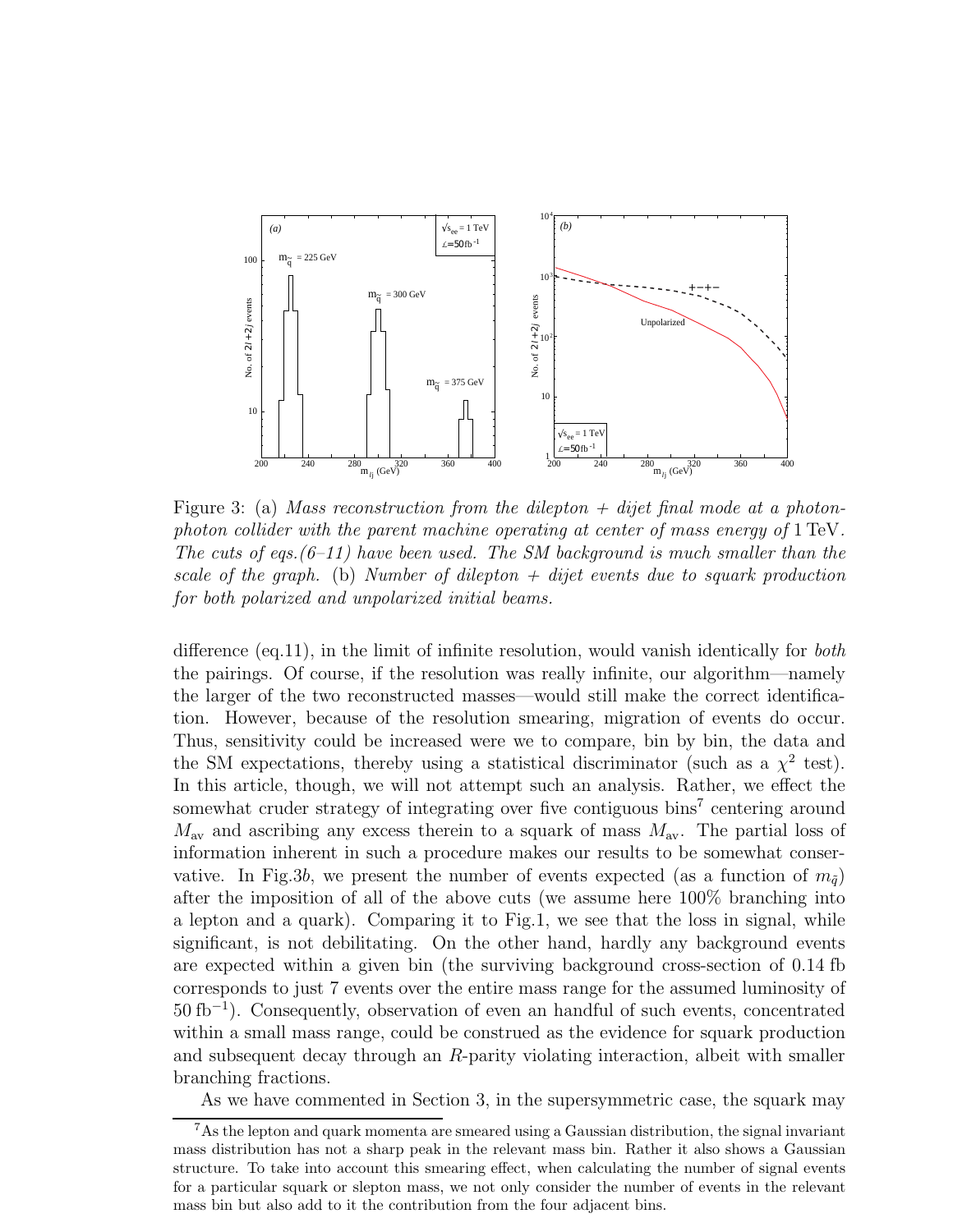decay through R-conserving interactions into a quark and a chargino/neutralino. Although the latter will ultimately decay into SM particles through  $\beta$  interactions, the event shape would be considerably different from that we have considered here. Confining ourselves solely to the analysis of 4-fermion final states, we can use the information of Fig.3b to obtain exclusion/discovery limits in the  $m_{\tilde{q}}$ -branching fraction plane. Since the number of background events is almost zero, the required branching fraction  $Br$  is approximately given by

$$
Br = \sqrt{\frac{n_{\text{req}}}{N_s}}
$$

where  $N_s$  is the number of signal events corresponding to Br = 1 and  $n_{\text{req}} = 5(3)$  for discovery (95% exclusion). In Fig. 4 we present the corresponding contours for two different choices of the initial state polarisation. As the polarised  $(+-+-)$  crosssection dominates over the unpolarised for large  $m_{\tilde{q}}$ , the required branching ratios are consequently smaller. For example, close to the kinematic limit (say  $m_{\tilde{q}} \approx 400$ ), we would make a discovery even with a branching fraction 50% provided we work with the correct beam polarisation. On the other hand, with an unpolarised initial state, and  $m_{\tilde{q}} \gtrsim 390 \,\text{GeV}$ , signal events number less than five even for a 100% branching.



Figure 4: Minimum branching ratio for the decay  $\tilde{q} \rightarrow l_j$  required for discovering (upper curve) or ruling out at 95% C.L. (lower curve) an up-type squark. The solid and dashed lines correspond to unpolarized and  $(+-+-)$  polarized initial states respectively.

### 4.2 Slepton Production

The production cross-section for charged sleptons is higher (by a factor of 27/16) than that for  $up$ -type squarks. However, since they decay into two quarks each, the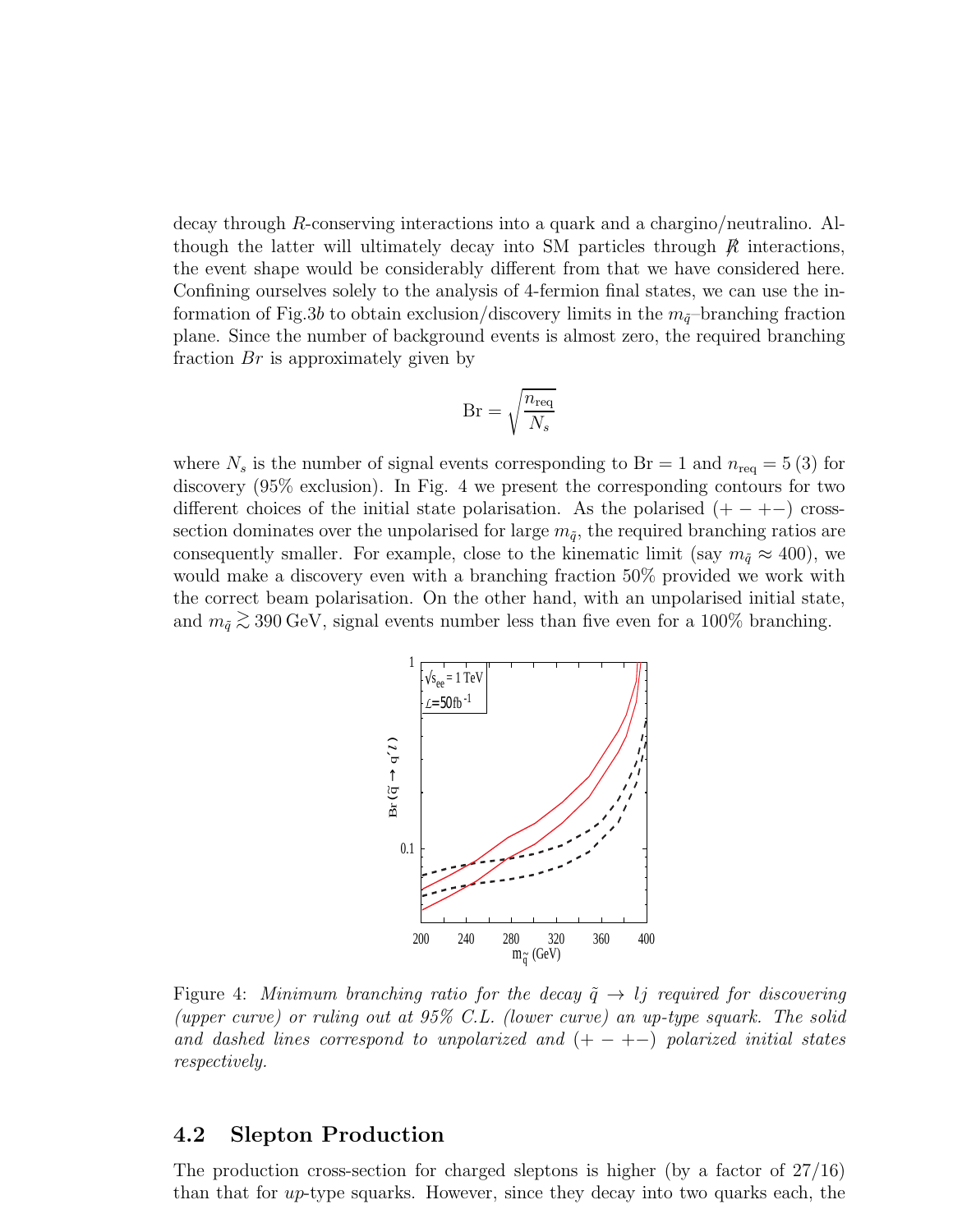| No | Subprocess type                                                     | Number of diagrams             |                         | Number of                   |
|----|---------------------------------------------------------------------|--------------------------------|-------------------------|-----------------------------|
|    |                                                                     |                                |                         | subprocesses                |
|    |                                                                     | $\mathcal{O}(\alpha \alpha_s)$ | $\mathcal{O}(\alpha^2)$ |                             |
| 1. | $\gamma\gamma \rightarrow u_i \bar{u}_i gg$                         | 30                             | $\cup$                  | $\mathcal{D}_{\mathcal{L}}$ |
| 2. | $\gamma\gamma \rightarrow d_i \bar{d}_i gg$                         | 30                             | 0                       | 3                           |
| 3. | $\gamma\gamma \rightarrow u_i \bar{u}_i u_i \bar{u}_i$              | 40                             | 80                      | 2                           |
| 4. | $\gamma\gamma \rightarrow d_i d_i d_i d_i$                          | 40                             | 80                      | 3                           |
| 5. | $\gamma\gamma \to u\bar{u}c\bar{c}$                                 | 20                             | 40                      |                             |
| 6. | $\gamma\gamma \rightarrow d_i \bar{d}_i d_j \bar{d}_j$ $(i \neq j)$ | 20                             | 40                      | 3                           |
| 7. | $\gamma\gamma \rightarrow u_i \bar{u}_i d_i d_i$                    | 20                             | 71                      | $\mathcal{D}_{\mathcal{L}}$ |
| 8. | $\gamma\gamma \rightarrow u_i \bar{u}_i d_i d_j$ $(i \neq j)$       | 20                             | 40                      | 4                           |
| 9. | $\gamma\gamma \rightarrow u\bar{c}d_i d_j$ $(i \neq j)$             | $\Omega$                       | 31                      | 3                           |

Table 1: Number of Feynman diagrams for various leading-order subprocesses contributing to  $\gamma\gamma \rightarrow 4$  jets. *i, j* are the family indices.

resultant final state of 4 jets is more complicated than that in the previous subsection. In Table. 1, we list the various subprocesses contributing to this background.

Despite the profusion of diagrams and the attendant complications, certain kinematical cuts suggest themselves. Drawing from the experience of the previous subsection, we demand that

$$
|\eta_j| < 2.5 \tag{12}
$$

and

$$
\Delta R_{jj} \ge 0.7 \tag{13}
$$

An important feature is that the background receives  $\mathcal{O}(\alpha \alpha_s)$  contributions and that many more subprocesses contribute to it as compared to that in the previous subsection. Consequently, the background is much larger and we need to impose somewhat stricter  $p_T$  requirements. Once again ordering the jets by their transverse momentum, we demand that

$$
p_T^{j1}, p_T^{j2} > 40 \text{ GeV}, \qquad p_T^{j3}, p_T^{j4} > 15 \text{ GeV}. \tag{14}
$$

This helps us to eliminate the bulk of the  $\mathcal{O}(\alpha \alpha_s)$  contributions. The  $\mathcal{O}(\alpha^2)$  contributions, on the other hand, are dominated by the resonant contributions. In the present case, these are of two types : (i)  $\gamma\gamma \to f\bar{f}Z^*$  as before, and (ii)  $\gamma\gamma \to W^*W^*$ . To eliminate both sets, we demand that

$$
m_{ik} \notin [75 \text{ GeV}, 95 \text{ GeV}] \tag{15}
$$

for any of the six pairings. Comparing it to the analogous cut of the last subsection, it might seem that a somewhat harder cut is called for. However, such a course would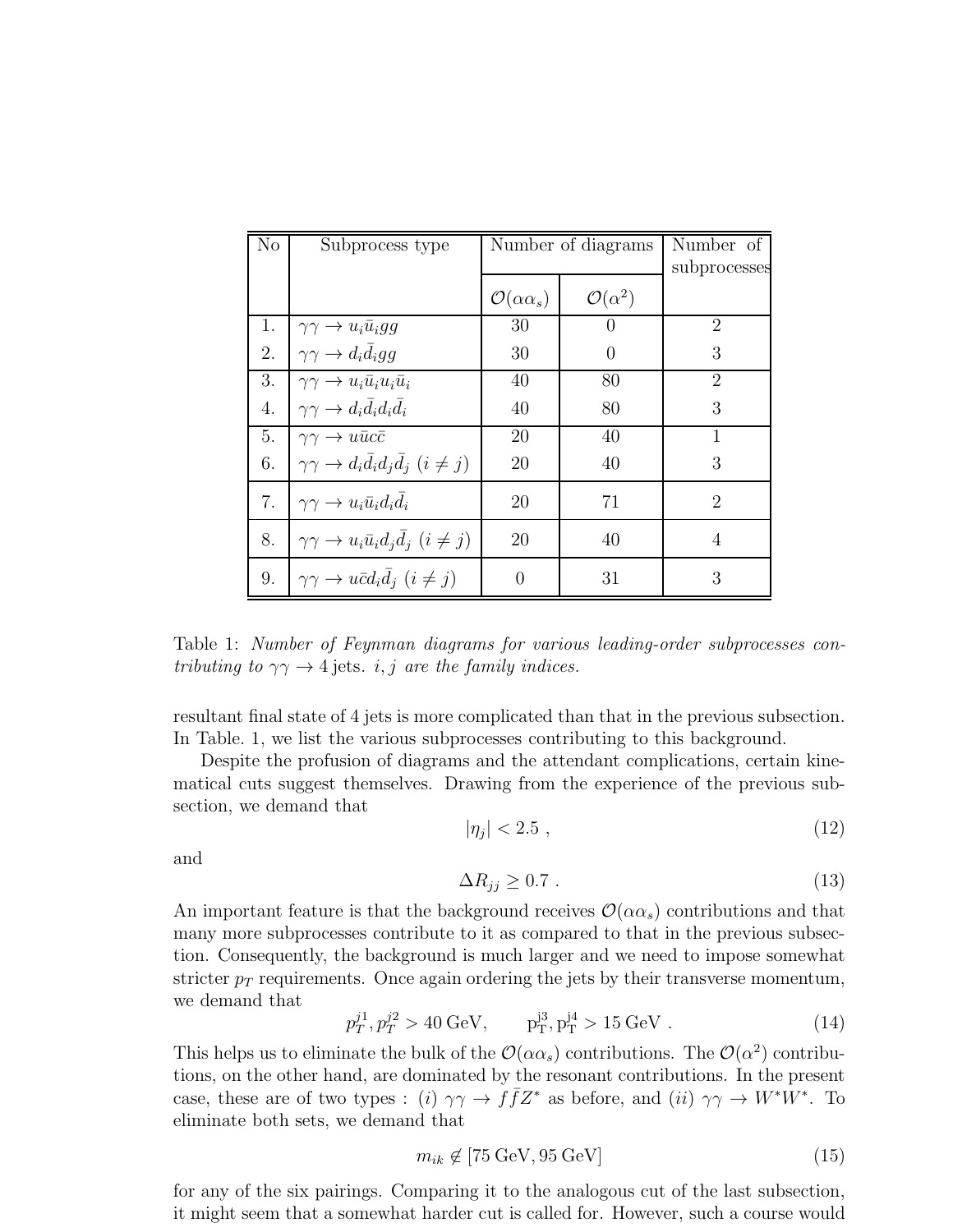entail the loss of a significant fraction of the signal as well. Unless we design  $m_{\tilde{\ell}}$ specific cuts, eq.(15) was found to be an optimal choice. With these set of selection criteria, the processes of Table. 1 lead to a total of  $\sigma_{Bkgd} \approx 170 \text{ fb}$  (for  $\sqrt{s_{ee}} = 1 \text{ TeV}$ ).



Figure 5: Number of  $\frac{1}{4}$ -jet events arising at a photon collider where the cuts of eqs. (12– 16) have been imposed. The energy resolution is assumed to be the one given in eq.(8). Thge continuum corresponds to the SM background and the peaks to sleptons decaying into two quarks each. (a) is for unpolarised beams and (b) for polarised  $(+-+-)$ beams.

As in the case of the squark, we again take recourse to mass reconstruction, demanding that

$$
|M_{ij} - M_{kl}| \le 10 \,\text{GeV} \tag{16}
$$

for at least one of the three pairings. Clearly, the combinatorial factor for the SM background is higher in this case than that for squark decays. Consequently, the reduction ( $\sigma_{Bkgd} \rightarrow \approx 20$  fb) is not as pronounced. However, with most of this being concentrated at relatively small  $M_{\text{av}}$  (see Figs.5a,b), where the signal cross-section is on the higher side too, even this background is not a major source of concern. Also shown in Figs.5 are the signal profiles for particular values of  $m_{\tilde{l}}$ . The mass reconstruction is slightly worse here than that in the previous subsection. This is not unexpected as  $(i)$  jet energy resolution is significantly worse than lepton energy resolution; and *(ii)* here three different jet pairings are possible as compared to only two pairings in the other case. Still, there is a significant excess of signal events over the background. Since the latter is rather insensitive to beam polarization, a careful choice of the same can be used to further enhance this excess. An example of this is provided by Fig.5b.

To maximize sensitivity, we could either opt for mass-dependent kinematical cuts or compare events bin by bin and employ a statistical discriminator such as a  $\chi^2$  test. However, once again, we adopt the simpler course of summing over five contiguous bins centered around the slepton mass of interest and compare it with the background. Since the latter is no longer vanishingly small, we cannot simplify our analysis as in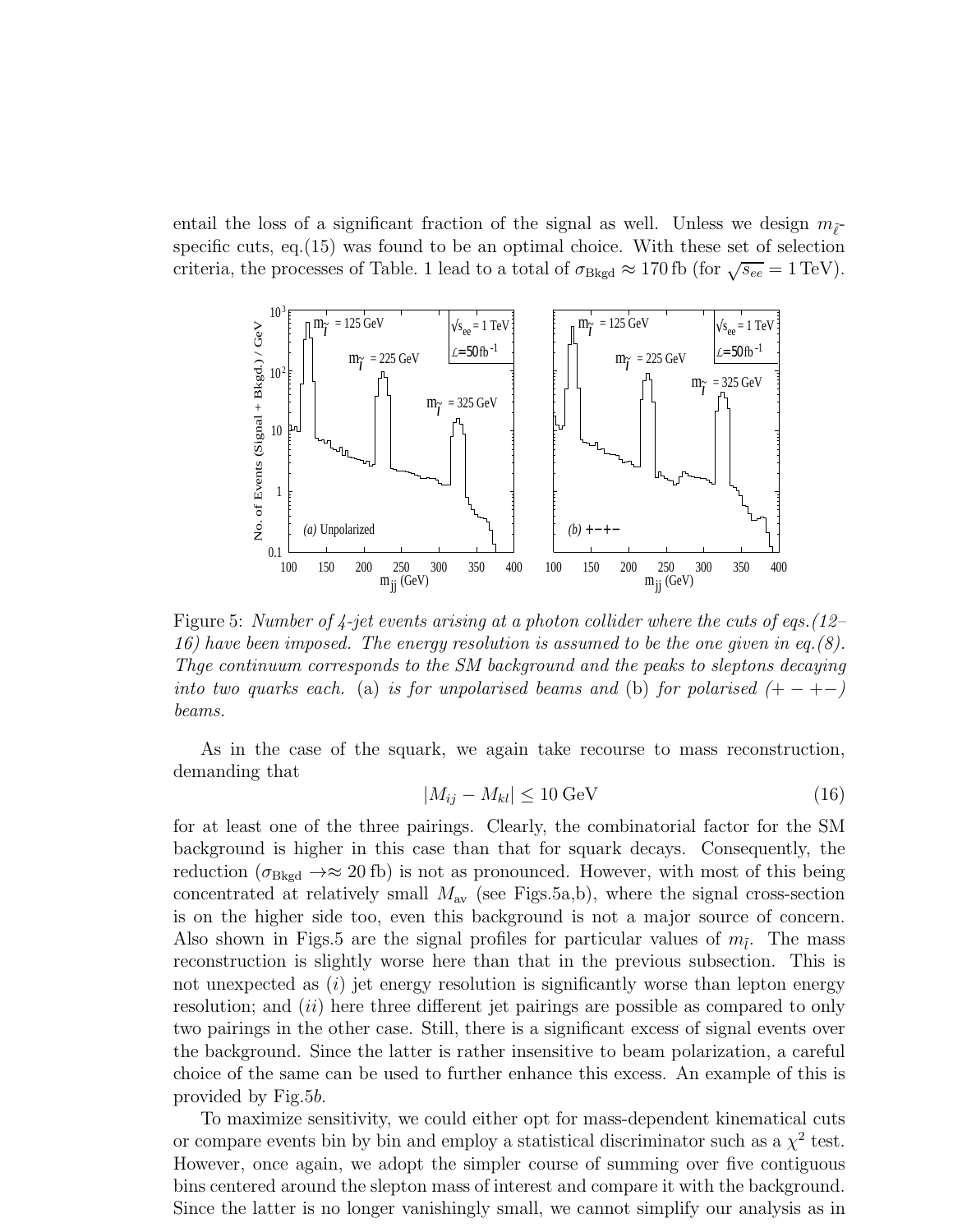the previous subsection. Instead, the required branching fraction is now given by

$$
Br. = \sqrt{\frac{n\sqrt{N_b}}{N_s}}
$$

where  $N_b$  and  $N_s$  are the number of background and signal events (summed over the 5 bins).  $n = 5(2)$  for discovery  $(95\% \text{ C.L. exclusion})$ . Of course, this algorithm is valid strictly in the large  $N_b$  limit; for small  $N_b$ , we use the appropriate Poisson limit. In Fig.6, we present the contours for two different polarization choices. For small sfermion masses, this channel is less sensitive compared to the one considered in the previous subsection, inspite of the larger production cross-section. This of course can be ascribed primarily to the much larger background and to a smaller extent to the combinatorial problem. For larger sfermion masses though, the background count is  $\lesssim \mathcal{O}(1)$  for both cases. Hence the exclusion curves are quite similar in this region. Of course, with a larger integrated luminosity, this argument would cease to hold and the squark production channel would outperform the present one even for  $m_{\tilde{f}}$  close to the kinematic limit.



Figure 6: Minimum branching ratio for the decay  $\tilde{l} \rightarrow qq'$  required for discovering (upper curve) or ruling out at 95% C.L. (lower curve) a slepton. The solid and dashed lines correspond to unpolarized and  $(+-+-)$  polarized initial states respectively.

#### 4.2.1 Sleptons decaying into b quarks

The above results can be significantly improved if the slepton were to decay into a b-quark and a light  $(u$ -type) quark. Since b-jets can be distinguished from those coming from light quarks or gluons, the number of processes contributing to the SM background is reduced considerably. Looking at Table 1, we see that, in the limit of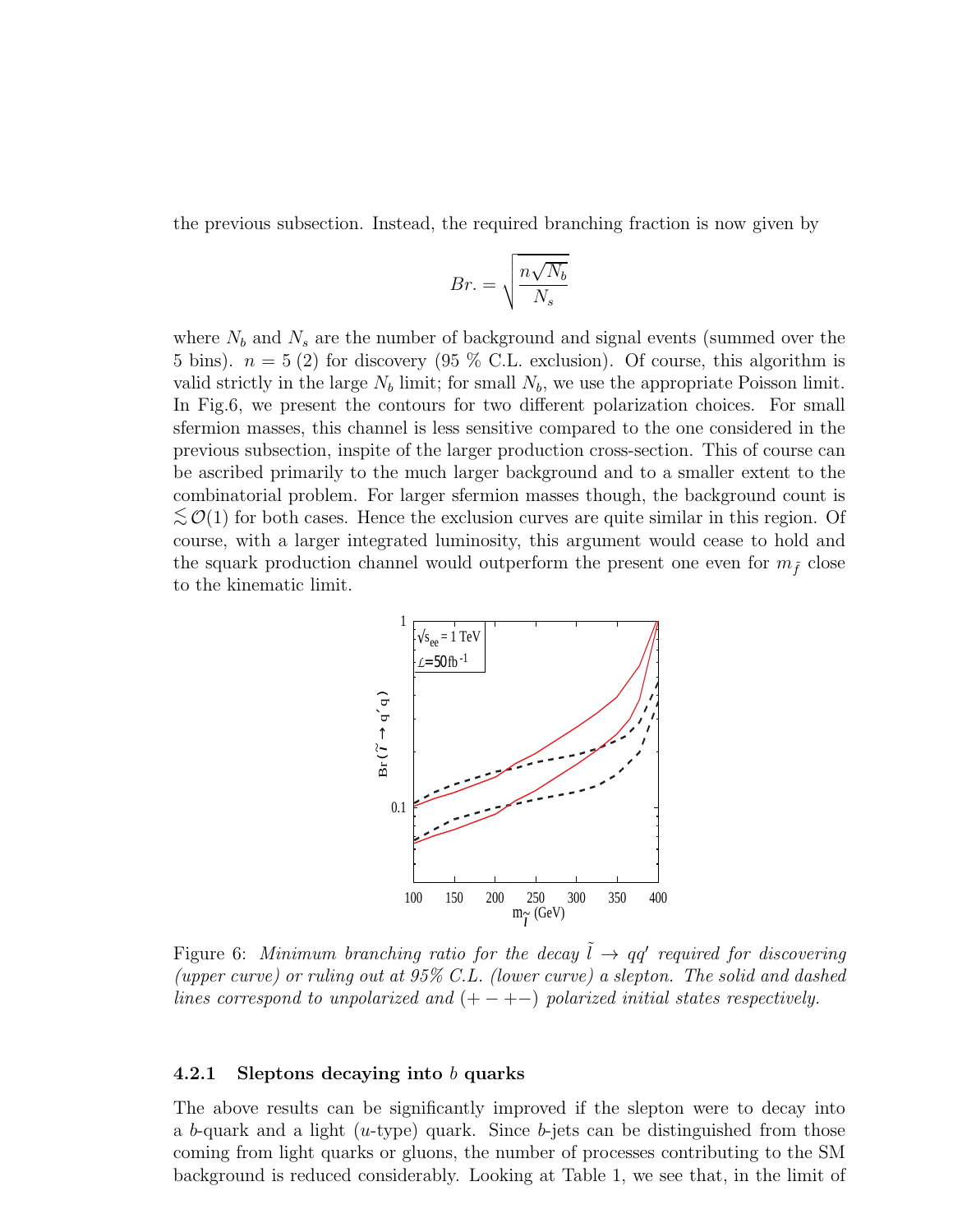ideal identification  $\delta$ , only one subprocess each of types  $(2 \& 4)$  and two subprocesses each of types  $(6 \& 8)$  may contribute. Consequently, the background, with the an identical set of cuts, is now reduced to  $\lesssim 0.1$  fb.

This enormous reduction in the background more than offsets the reduction in the signal on account of the less-than-ideal b-tagging efficiency. For the latter, we use the conservative value  $\epsilon_b = 0.6$  per b-jet [21]. An additional improvement occurs in the mass reconstruction on account of the smaller number of combinatorial possibilities. The situation is thus quite analogous to that of squark production, albeit with a smaller effective production cross-section (the ratio being  $\sim 27\epsilon_b^2/16$ ). That the curves in Fig.7a are not exactly parallel to those of Fig.3b is due to the facts that the kinematic cuts are not exactly the same and that the energy resolution is slightly worse in the present case. The same also explains the shapes of the exclusion/discovery curves in Fig.7b.

Interestingly, despite the smaller backgrounds, b-tagging does not seem to help much for large slepton masses (compare the curves of Fig.6 and Fig.7b). This is easily understood on noticing the fact that the SM background is essentially zero for such invariant masses. Consequently, the sensitivity of the channel is determined by the signal size alone. With a less-than-ideal efficiency, b-tagging obviously reduces the signal size without gaining in terms of the background. Foregoing tagging would improve the efficiency (for large  $m_{\tilde{l}}$ ) to the levels of Fig.6, but at the cost of determining the nature of the coupling.



Figure 7: (a) The number of  $2b - 2j$  events coming from slepton production and decay; and (b) the minimum branching ratio for the decay  $l \rightarrow bq$  required for discovering (upper curve) or ruling out at 95% C.L. (lower curve) a slepton. The solid and dashed lines correspond to unpolarized and  $(+-+-)$  polarized initial states respectively.

<sup>&</sup>lt;sup>8</sup>This approximation is quite valid given that misidentification probability  $\lesssim 0.005$  even in a hadronic environment [21].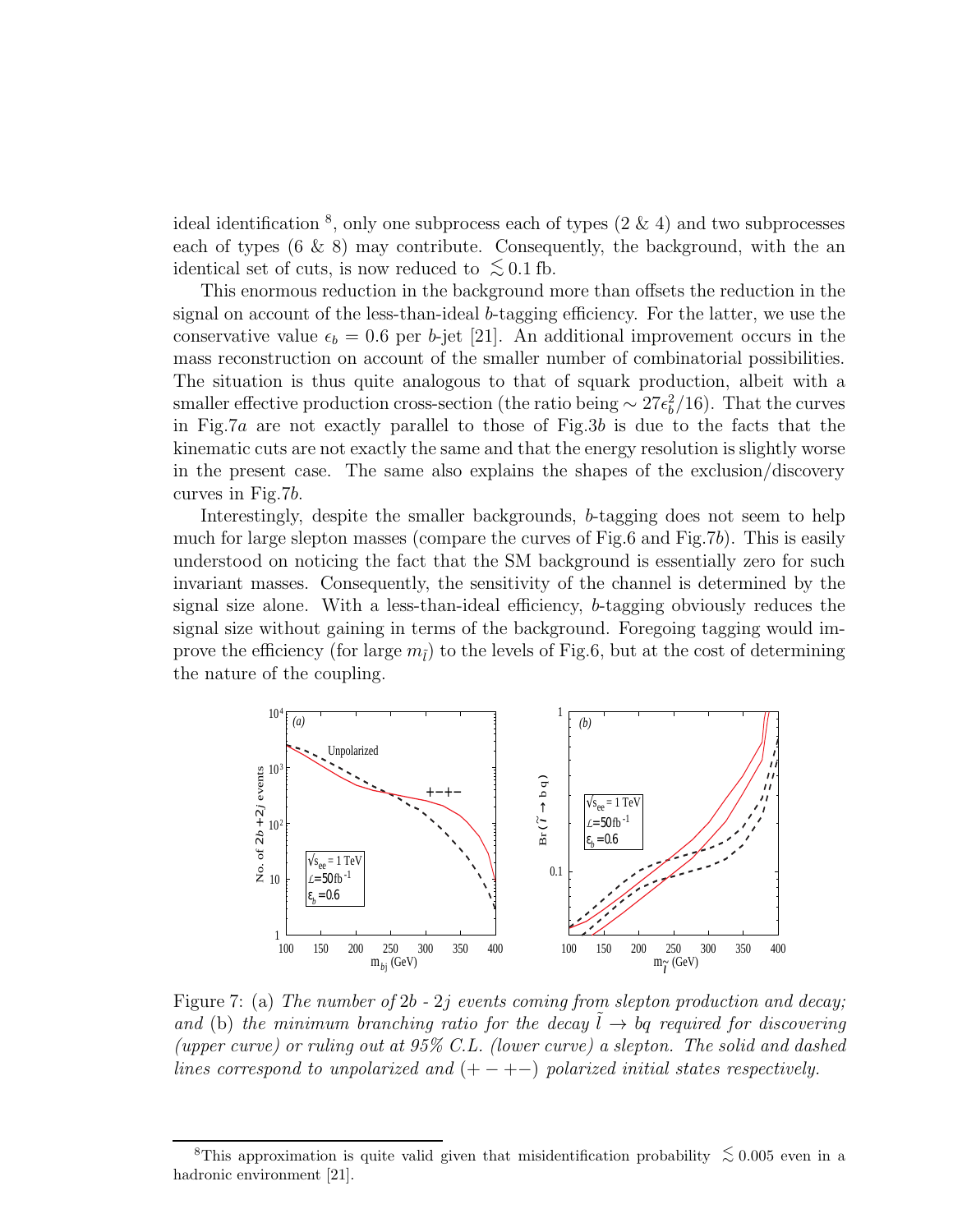### 5 Bounds on the SUSY Parameter Space

In the previous sections we have presented the reach of a photon-photon collider in a model independent way. In other words, we have not made any assumptions about the decay modes allowed to these scalars. Once the rest of the spectrum in the theory (and their couplings with the scalar in question) is known, the branching fractions to a pair of SM fermions can then be computed in terms of the Yukawa coupling (as, for example, was done in section 3). The branching ratios can then be combined with the exclusion/discovery plots in a straightforward manner to yield the bounds on the relevant parameter space of the theory. For the sake of completeness, we present the outcome of one such exercise here.

As an illustrative example, we choose the case of a slepton decaying into a b and a light quark. The low energy bounds only imply

$$
\lambda'_{113} < 0.021 \; \frac{m_{\tilde{f}}}{100 \; {\rm GeV}},
$$

will all other relevant  $\lambda_i'$  $\chi'_{ij3}$ s allowed to be larger. Thus we may, safely, choose  $\lambda' = 0.02$ over the entire range of interest. In Fig.8, we present the discovery contours that are obtained by combining the results of our simulation  $(Fig. 7b)$  with the branching fractions of Fig. 2a.



Figure 8: Discovery contour in the  $M_2$  -  $m_{\tilde{l}}$  in the 2b- 2j channel for a (unpolarised) and b(polarised) case.

The parameter space bounds as obtained from the other modes discussed in this paper are very similar. The case of the slepton decaying into two non-b quarks would, typically, lead to constraints slightly weaker than those of Fig.8. This is particularly true for smaller values of  $m_{\tilde{l}}$ . However, for slepton masses close to the kinematic limit, b-tagging actually reduces the sensitivity. Bounds derived from squark production, on the other hand, would depend crucially on the gluino mass. For small squark masses, decays into gluinos are unlikely and hence the bounds would be stronger than the ones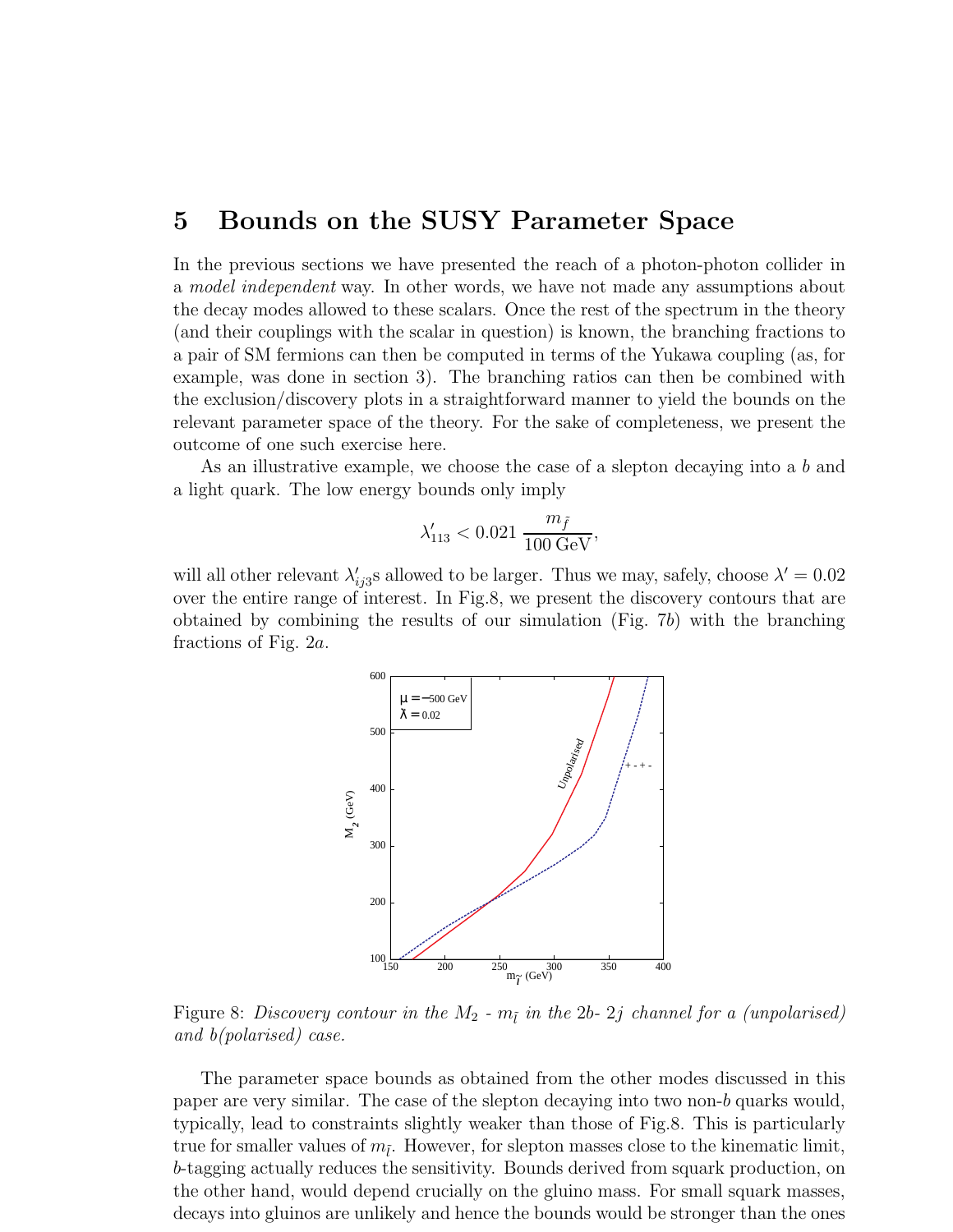described by Fig.8. For large squark masses, on the other hand, the gluino channel might open up thus reducing the  $\beta$  branching fraction drastically (see Figs.2) and thereby decreasing the efficacy of the search strategy discussed here.

Similar analyses obtain for leptoquarks and diquarks as well. In fact, the case of a generic diquark is almost exactly the same as that for the slepton, but for the modification in the cross section on account of a possibly differing electric charge. A generic leptoquark, on the other hand, provides for an additional two-body decay channel namely into a quark and a neutrino. While such a mode precludes mass reconstruction, it certainly can be used to improve the signal to noise ratio.

## 6 Conclusions

To summarise, we discuss scalar particle pair production at a photon photon collider and their subsequent 2-body decays through L violating interactions.

We find that the use of a few well-chosen kinematic cuts can eliminate the SM backgrounds to a considerable extent. Mass reconstruction is possible and is quite accurate almost over the entire kinematic range. For pair-production close to the threshold, the use of polarized electron and laser beams (used to obtain the high energy photons) can increase the production cross-sections manifold without significantly altering the SM background.

As the production cross-section is completely model-independent, the signal strength is a very good measure of the branching fractions into these L-violating decay modes. Consequently, bounds on the parameter space can be obtained, and we have done so for the case of R-parity violating supersymmetric models. Although slepton production cross sections are the largest, the corresponding backgrounds are larger too. This renders the discovery reach for this channel to be somewhat worse than that for up-type squarks decaying through a similar  $LQD$  coupling. However, if the slepton were to decay into a b-quark, then b-jet identification could be used to increase the sensitivity significantly and make it competitive with the up-squark channel.

It must be noted though that even if the L violating 2-body decay modes be small, the daughter particles from the L-conserving channels will finally decay through a Lviolating mode. Such a cascading process will leave its own tell tale signature. An analysis, albeit a more complicated one, of the same would only serve to complement the present one. The discovery/exclusion plots presented here are thus only conservative ones and can be improved.

Finally, a study of B violating decays is but a straightforward extension of that presented in Section 4.2 of this article.

## References

[1] J.C. Pati and A. Salam, Phys. Rev.D10 (1974) 275. H. Georgi and S.L. Glashow, Phys. Rev. Lett. 32 (1974) 438; For reviews, see P. Langacker, Phys. Rep. 72 (1981) 185.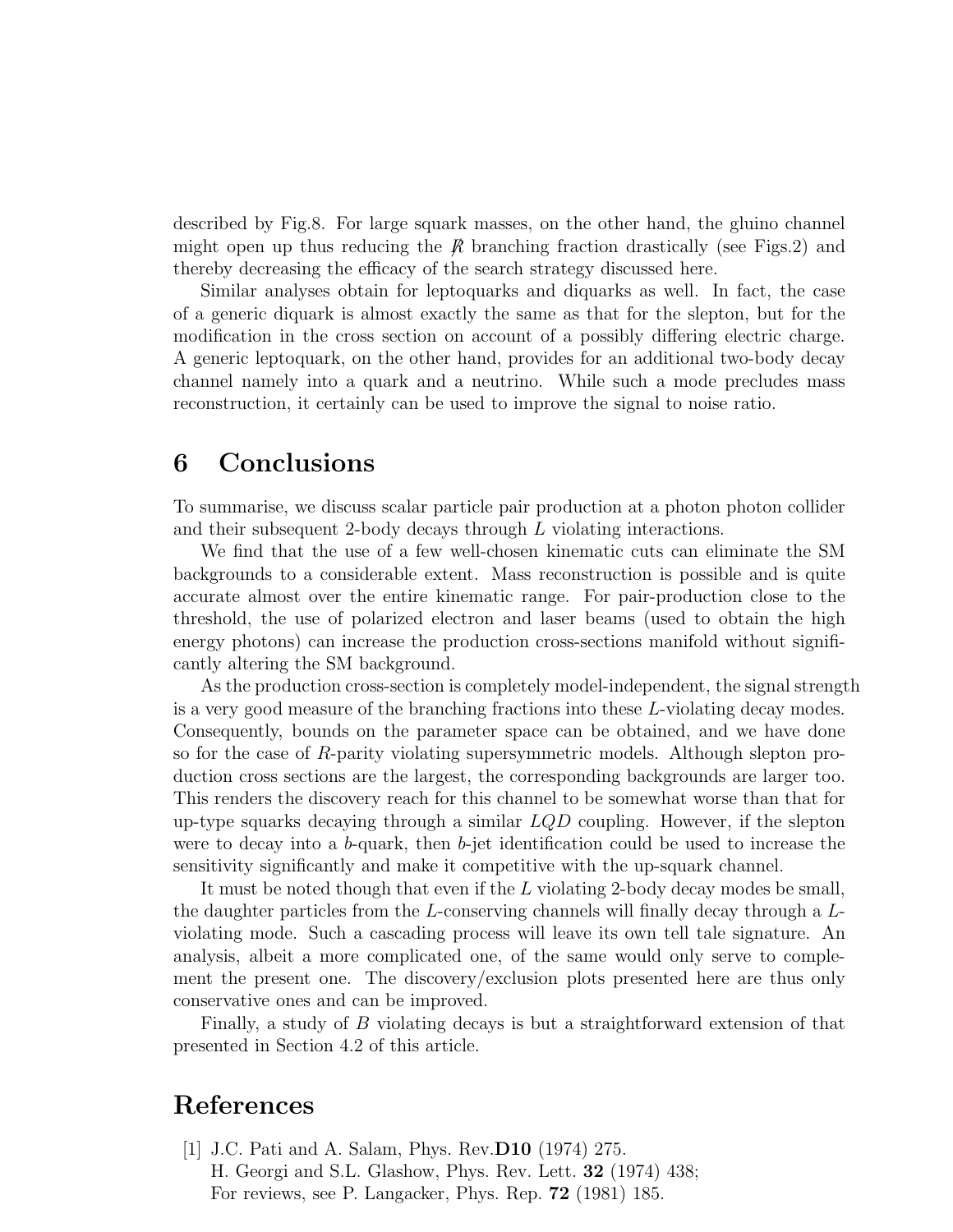- [2] H.P. Nilles, Phys. Rep. 110 (1989) 1; H.E. Haber and G.L. Kane, Phys. Rep. 117 (1985) 75; L. J. Hall and M. Suzuki, Nucl. Phys. B231 (1984) 419; S. Dawson, Nucl. Phys. B261 (1985) 297; S. Dimopoulos and L. Hall, Phys. Lett. B207 (1987) 210.
- [3] See, for example, J.L. Hewett and T.G. Rizzo, Phys. Rep. 183 (1989) 193 and references therein.
- [4] See, for example, W. Buchmüller and D. Wyler, Phys. Lett.  $\mathbf{B177}$  (1986) 377; W. Buchmüller, R. Rückl and D. Wyler, Phys. Lett. **B191** (1987) 442; Erratum: ibid.B448 (1999) 320; also see S. Davidson, D. Bailey and B. Campbell Z. Phys. C61 (1994) 613.
- [5] P. Fayet, Phys. Lett. B69 (1977) 489; G. Farrar and P. Fayet, Phys. Lett. B76 (1978) 575.
- [6] D. Choudhury and S. Raychaudhuri, Phys. Lett. B401 (1997) 54; G. Altarelli et al., Nucl. Phys. B506 (1997) 3; H. Dreiner and P. Morawitz, Nucl. Phys. B503 (1997) 55; J. Kalinowski et al., Z. Phys. C74 (1997) 595; T. Kon and T. Kobayashi, Phys. Lett. B409 (1997) 265; G. Altarelli, G.F. Giudice, and M.L. Mangano, Nucl. Phys. B506 (1997) 29; J. Ellis, S. Lola, and K. Sridhar, Phys. Lett. B408 (1997) 252; M. Carena, D. Choudhury, S. Raychaudhuri and C.E.M. Wagner, Phys. Lett. B414 (1997) 92.
- [7] B. Armbruster *et al.* (KARMEN collab.), Phys. Lett. **B348** (1995) 19; B. Zeitnitz, talk given at NEUTRINO'98, Takayama (1998); R. Maschuw, talk given at WIN'99, Cape Town (1999); D. Choudhury and S. Sarkar, Phys. Lett. B401 (1996) 87; D. Choudhury, H. Dreiner, P. Richardson and S. Sarkar, Phys. Rev.D61 (2000) 095009.
- [8] Y. Fukuda et al. (Super-Kamiokande collab.), Phys. Rev. Lett. 81 (1998) 1562; Phys. Lett. B436 (1998) 33.
- [9] B. Abbott et al.(D0 Collab.), hep-ex/9907019, Phys. Rev. Lett. 83 (1999) 4476.
- [10] F. Abe *et al.* (CDF Collab.), Phys. Rev. Lett. **83** (1999) 2133; D. Choudhury and S. Raychaudhuri, Phys. Rev.D56 (1997) 1778.
- [11] C. Adloff *et al.*(H1 Collab). Eur.Phys.J. **C11** (1999) 447.
- [12] Stringent limits on products of R-parity violating couplings are given by K. Agashe and M. Graesser, Phys. Rev.D54 (1995) 4445; F. Vissani and A.Yu. Smirnov, Phys. Lett. B380 (1996) 317; D. Choudhury and P. Roy, Phys. Lett. B378 (1996) 153.